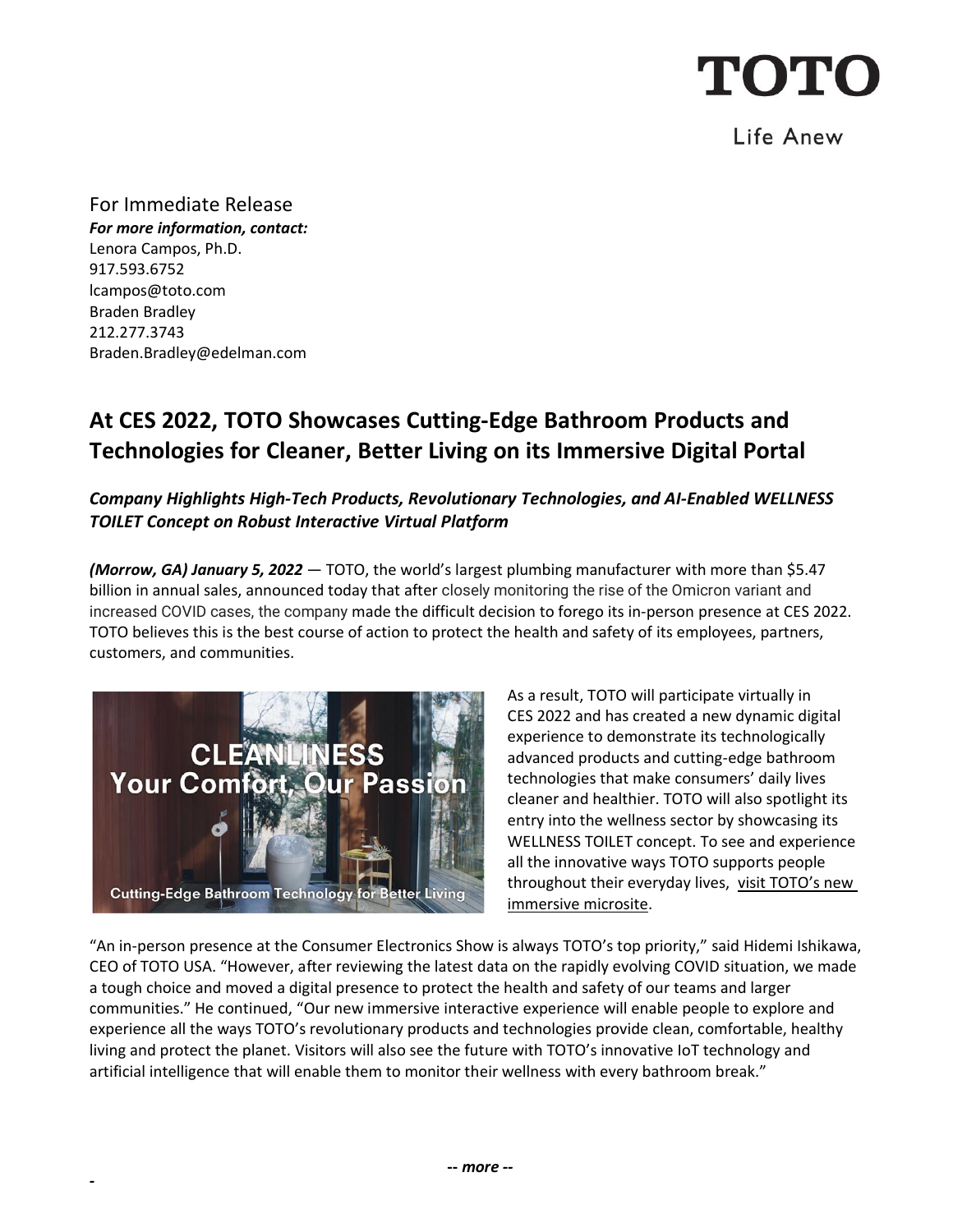# TOTC

## Life Anew

**CLEANOVATION**®**: Revolutionary Cleanliness Technologies that Ensure a Better Quality of Life**

CLEANOVATION, which combines the words "clean" and "innovation," articulates TOTO's commitment to the kind of refreshing *cleanliness* that promotes peace of mind, beauty, and wellness through its technological innovations that provide consumers with a cleaner, better quality of life as they help protect the planet.

**[WASHLET](https://www.youtube.com/watch?v=U8KyBlGWI2k)**®**:** People across the U.S. have shifted their daily ritual from wiping to washing with TOTO's [WASHLET](https://washlet.totousa.com/) bidet seat. They have come to appreciate the many benefits of personal cleansing with water. Far superior to the paper alternative, Americans now experience a new kind of clean with WASHLET that leaves them more



*-*

refreshed and confident than they have ever felt after a bathroom break.

WASHLET uses pure, clean water – and myriad technological innovations – to make consumers cleaner and more refreshed than they have ever felt. When the cleansing cycle is activated, a streamlined wand with [AIR-IN](https://www.youtube.com/watch?v=Lld8NSGslJk)  [WONDER-WAVE®](https://www.youtube.com/watch?v=Lld8NSGslJk) technology extends from beneath the seat to provide a soothing warm flow of aerated water for [complete cleansing.](https://www.youtube.com/watch?v=7UYuLqRA_NM) Because the water is drawn directly from the home's freshwater supply, WASHLET delivers warm, aerated water that is always clean and pure. Once the cleansing cycle is completed, users may engage the drying cycle, which uses warm air to gently dry the area, protecting the environment by reducing the need for toilet tissue.

TOTO's WASHLET bidet seats will fit most standard North American toilets.

Installing WASHLET is as easy as changing the toilet seat. Consumers may refresh their bathroom with WASHLET in less than an hour and begin enjoying the cleanliness and comfort of personal cleansing with warm water.

Since its launch in 1980, TOTO has sold more than 50,000,000 WASHLET units worldwide, sparking a global revolution from wiping to washing.

**WASHLET+:** TOTO's innovative [WASHLET+ models](https://www.totousa.com/products/washlet#subcategories=10175212631916030446) harmoniously connect a high-performance TOTO toilet and WASHLET+ personal cleansing unit with no visible hoses or cords. Designed for every home, WASHLET+ is the smart way to introduce the comfort and cleanliness of TOTO technology to homeowners' lives. TOTO offers a wide range of WASHLET+ models for every bathroom's décor, enabling homeowners to receive the maximum benefit of clean innovation and seamless design.

**NEOREST:** TOTO's [NEOREST Smart Toilets](https://www.totousa.com/products/toilets/neorest#subcategories=10172481656479412699) offer the most innovative, design-forward array of smart toilets available with integrated WASHLET personal cleansing technology. NEOREST Smart Toilets respond to consumers' needs intuitively and luxuriously. [NEOREST](https://www.totousa.com/neorest) offers elegant designs drawn from nature, cutting-edge technology, flawless performance, and extraordinary comfort, providing an unparalleled sense of relaxation in the most comfortable and refreshing way possible.

TOTO believes that the bath space should be a relaxing, restorative place where homeowners escape daily life's stresses, and their everyday bathroom rituals are transformed into enriching experiences. With NEOREST Smart Toilets, TOTO has brought its design, innovation, and exceptional performance philosophy to its most beautiful and welcoming expression.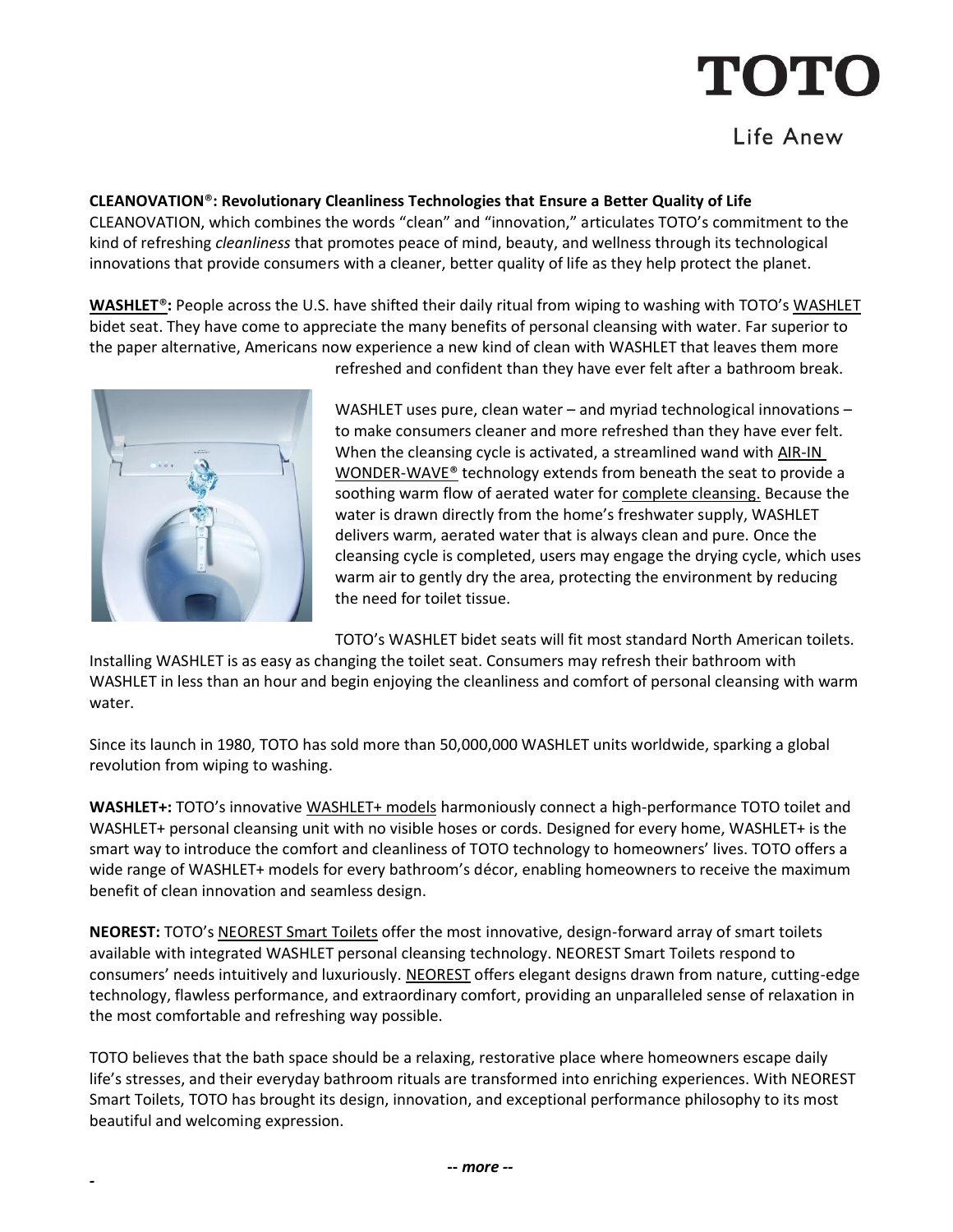## TOTO

### Life Anew

#### **CLEAN SYNERGY**

*-*

With the need for cleanliness and hygiene at the forefront of consumers' minds, TOTO [NEOREST](https://www.totousa.com/products/neorest#subcategories=10176582062232732661) Smart Toilets and [WASHLET+](https://www.totousa.com/search?query=washlet%2B) models offer advanced cleaning technologies that work synergistically to keep the toilet bowl fresh and clean at all times:



• **[PREMIST®](https://www.youtube.com/watch?v=SUc4CxRS_yg):** The bowl's interior is sprayed with a fine water mist to reduce waste's ability to stick to its surface, which results in a better clean.

• **[CEFIONTECT®](https://www.youtube.com/watch?v=q7yC84CwHo4):** TOTO's nano-technology glaze that seals the porcelain with an ionized barrier, creating a super-slippery, non-porous surface that leaves waste has nowhere to cling.

• **TORNADO FLUSH<sup>®</sup> SYSTEM:** The rimless bowl design and 2.5 diameter trapway use 100% of the water to remove waste effectively and clean every inch of the bowl and rim. TOTO's TORNADO FLUSH system optimizes water conservation (1.28 or 1.0 gallons per flush) while setting a high bar in *quiet* world-class flushing performance.

• **[EWATER+](https://www.youtube.com/watch?v=rPG_reHr2uo)**®: The cleanliness of the bowl's surface and the interior and exterior of WASHLET and NEOREST wands is ensured by automatically misting them with electrolyzed water, a well-known cleaning agent, which reduces the need for harsh cleaning chemicals. Electrolyzed water is produced by electrolysis of the chloride ions in ordinary tap water. It is

completely free of added chemicals and harsh cleaning agents. Over time, EWATER+ returns to its original state as regular tap water.

**[ACTILIGHT® ADVANCED CLEANING TECHNOLOGY:](https://www.youtube.com/watch?v=27VORWaAZSc)** Available on TOTO's [NEOREST NX2,](https://www.totousa.com/neorest-nx2-dual-flush-toilet-10-gpf-08-gpf) [NEOREST 750H,](https://www.totousa.com/neorest-750h-dual-flush-toilet-10-and-08-gpf-with-actilight) and wall-hung [NEOREST AC,](https://www.totousa.com/neorest-ac-wall-hung-dual-flush-toilet-with-actilight) ACTILIGHT synergizes TOTO's CLEAN LIGHT and revolutionary titanium dioxide and zirconium bowl glaze. CLEAN LIGHT activates TOTO's proprietary glaze, generating super hydrophilic, photocatalytic power to decompose waste, dirt, and grime on the toilet bowl's surface and easily wash it away. As a result, even microscopic particles and debris are removed.

**TOUCHLESS PRODUCTS:** Today, more than ever before, consumers want to decrease public restroom touchpoints in airports, shopping centers, schools, offices, and other facilities where they might come into contact with infectious diseases like the coronavirus, influenza virus, or norovirus, to name but a few. With hands-free faucets, flush valves, and soap dispensers, TOTO's [TOUCHLESS technology](https://www.totousa.com/touchless) provides consumers with the confidence that their restroom experience will be clean, comfortable, and convenient.

**ECOPOWER® TECHNOLOGY:** TOTO's TOUCHLESS [smart-sensor faucets](https://www.totousa.com/products/commercial#subcategories=10170249937293649938) and [flush valves for toilet and urinal](https://www.totousa.com/products/commercial#subcategories=10172282318988567253) harness its **ECOPOWER technology**, which generates electricity each time water spins a small internal turbine. This electrical energy is stored in a series of capacitors to power the TOUCHLESS faucet or flush valve. There is no minimum usage requirement. TOTO's self-powered ECOPOWER hydroelectric technology generates power during use. No need for hard wiring to the building's electrical system or routine battery replacement, which is costly and hazardous to the environment.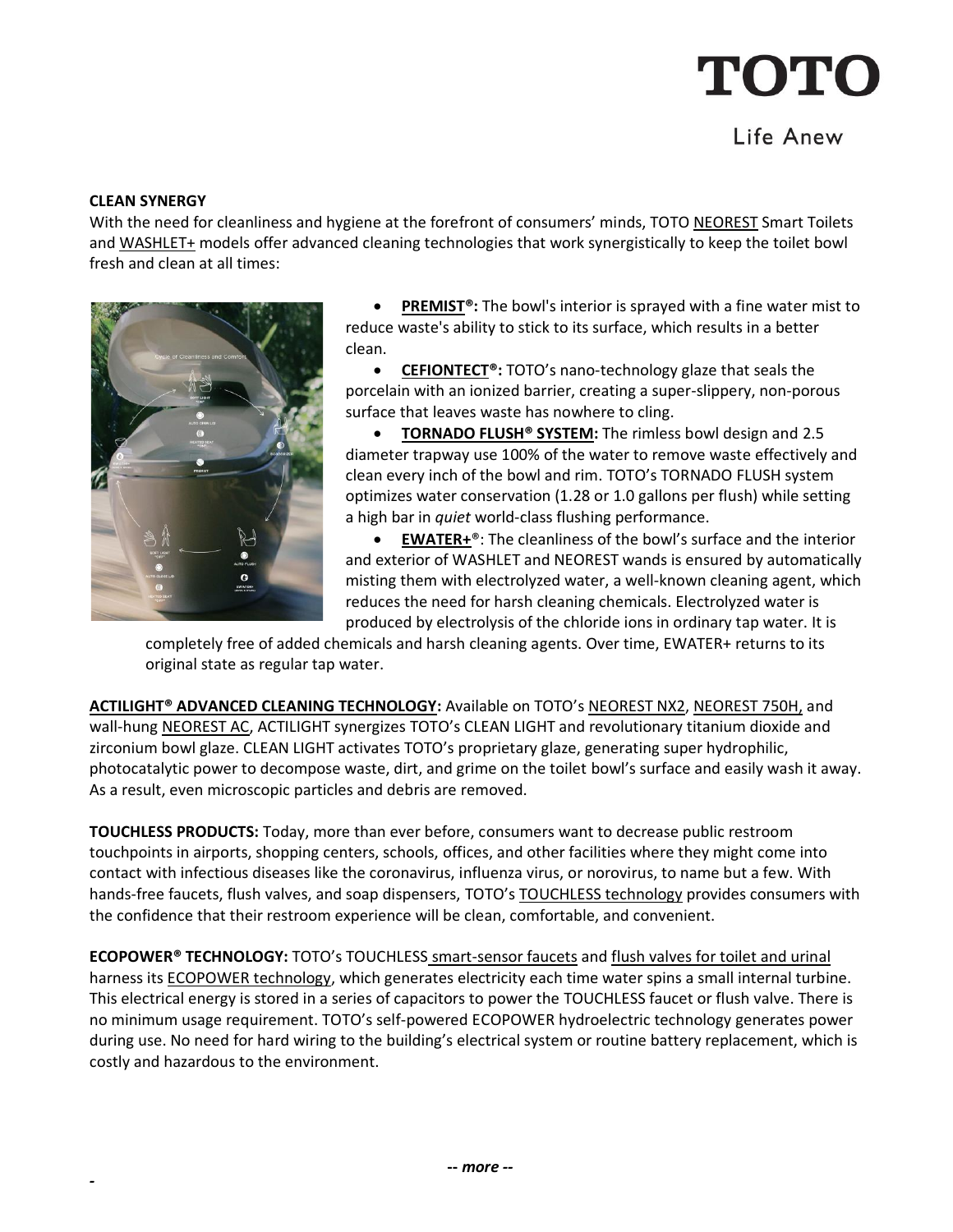# **TOTO**

## Life Anew

**IOT-ENABLED PRODUCTS:** To provide consumers with a consistently clean, comfortable public restroom experience no matter where they travel for work or play, TOTO has launched an array of IoT-enabled products for [smart, fully-connected public restrooms,](https://www.totousa.com/toto-smart-restroom) which include: **IOT-Enabled ECOPOWER Smart-Sensor Flush Valves** [for Toilets and Urinals,](https://www.totousa.com/products/commercial#subcategories=10172282318988567253&iot_subcats=10172282318988567253) [IoT-Enabled ECOPOWER Smart-Sensor Faucets,](https://www.totousa.com/products/commercial#subcategories=10170249937293649938&iot_subcats=10170249937293649938) and [IoT-Enabled Auto Soap Smart-](https://www.totousa.com/products/commercial#subcategories=10171137225267680923&iot_subcats=10171137225267680923)[Sensor Dispensers.](https://www.totousa.com/products/commercial#subcategories=10171137225267680923&iot_subcats=10171137225267680923)



TOTO's IoT-enabled, smart-sensor products connect seamlessly with the KOLO[™ Smart Monitoring System](https://www.gppro.com/gp/solutions/kolo-smart-monitoring-system?utm_source=press-release&utm_medium=public-relations&utm_campaign=kolo-smart-monitoring-system) by GP PRO, a division of Georgia-Pacific, to deliver reliable, customizable, and secure monitoring and analysis of connected restroom fixtures to a dashboard that facility managers monitor via phone, tablet, or computer. For example, facility managers and their custodial staff will receive real-time updates or alerts on:

- the number of toilet and faucet activations and their water consumption;
	- operational abnormalities such as leaks or product malfunctions;
	- user safety, alerting staff to check the toilet stall when an
- occupant has remained in it for more than 30 minutes; and

• consumer traffic to determine optimal periods for cleaning and repairs.

Facility managers harness this information to dramatically increase consumers' satisfaction with their public restroom experience and solve

real-world business issues to manage their workforce better and make substantial cost savings in their restrooms' operation.

### **WELLNESS TOILET Concept**

In the era of artificial intelligence and the Internet of Things, TOTO continues to lead the way by innovating products that harness these technologies bring consumers a better way to live. Through accelerated digital innovation and partnerships with experts worldwide, TOTO is developing a brand-new residential bathroom



experience in the field of wellness – the WELLNESS TOILET concept.

TOTO's WELLNESS TOILET concept will use multiple cutting-edge sensing technologies to support consumers' wellness by tracking and analyzing their mental and physical status. Each time the individual sits on the WELLNESS TOILET, it will scan their body and key outputs, then provide recommendations to improve their wellness. No additional action is needed, so people can easily check their wellness throughout

their daily routine. Every time they take a bathroom break, they will see their current wellness status and receive wellness-improvement recommendations on a dashboard in an app on their smartphones.